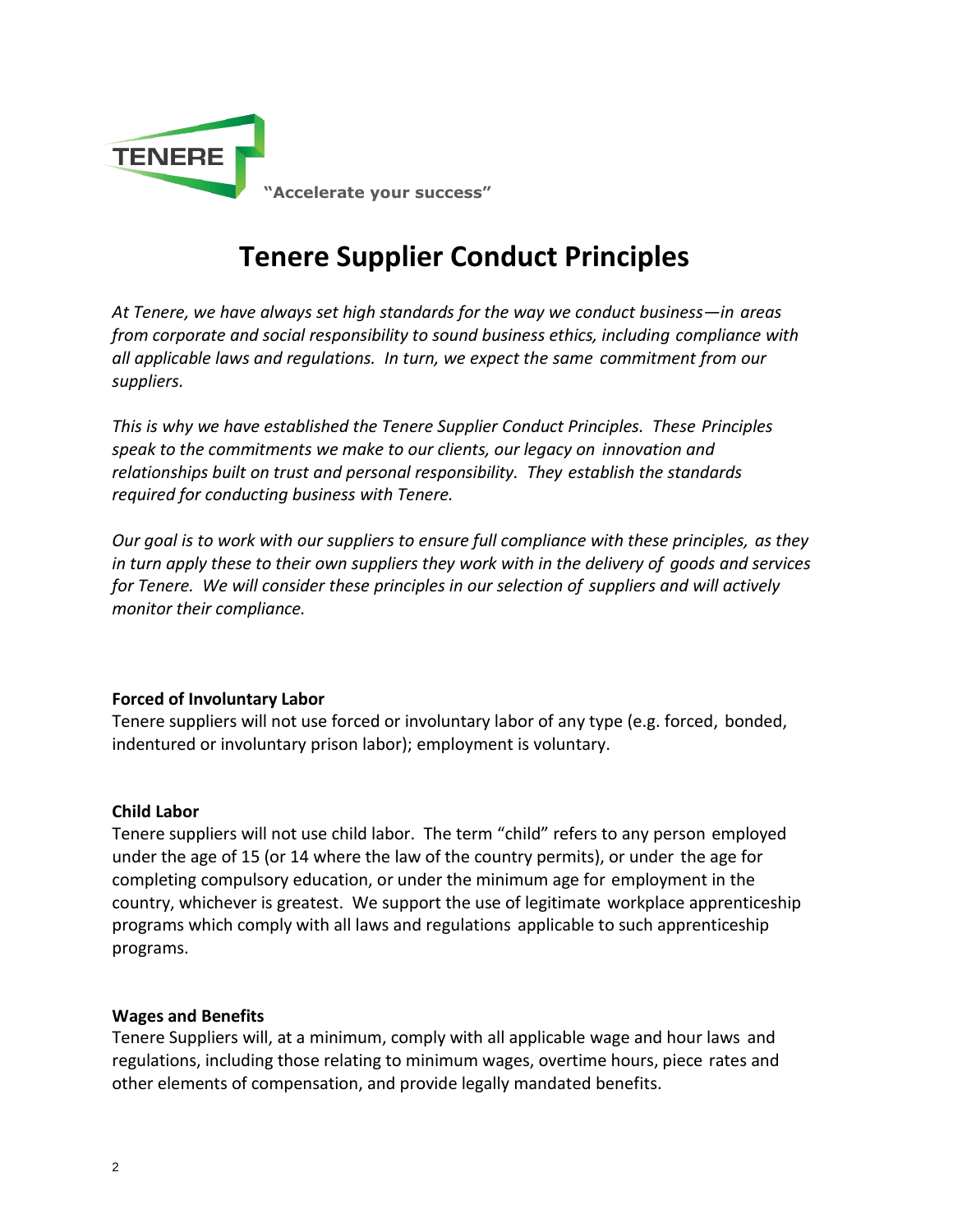

**"Accelerate your success"**

### **Working Hours**

Tenere Suppliers will not exceed prevailing local work hours and will appropriately compensate overtime. Workers shall not be required to work more than 60 hours per week, including overtime, except in extraordinary business circumstances with their consent. In countries where the maximum work week is less, that standard shall apply. Employees should be allowed at least one day off per seven-day week.

#### **Nondiscrimination**

Tenere Suppliers will not discriminate in hiring and employment practices on grounds of race, religion, age, nationality, social or ethnic origin, sexual orientation, gender, gender identity or expression, marital status, pregnancy, political affiliation, or disability.

#### **Respect and Dignity**

Tenere Suppliers will treat all employees with respect and will not use corporal punishment, threats of violence or other forms of physical coercion or harassment.

# **Freedom of Association**

Suppliers shall respect the legal rights of employees to join or to refrain from joining worker organizations, including trade unions. Suppliers have the right to establish favorable employment conditions and to maintain effective employee communication programs as a means of promoting positive employee relations.

#### **Health and Safety**

Suppliers will provide their employees with a safe and healthy workplace in compliance with all applicable laws and regulations. Consistent with these obligations, Tenere Suppliers must have effective programs that encompass safety, incident investigation, chemical safety, ergonomics, etc., and provide the same standard of health and safety in any housing that is provided for employees. Suppliers should strive to implement management systems to meet these requirements.